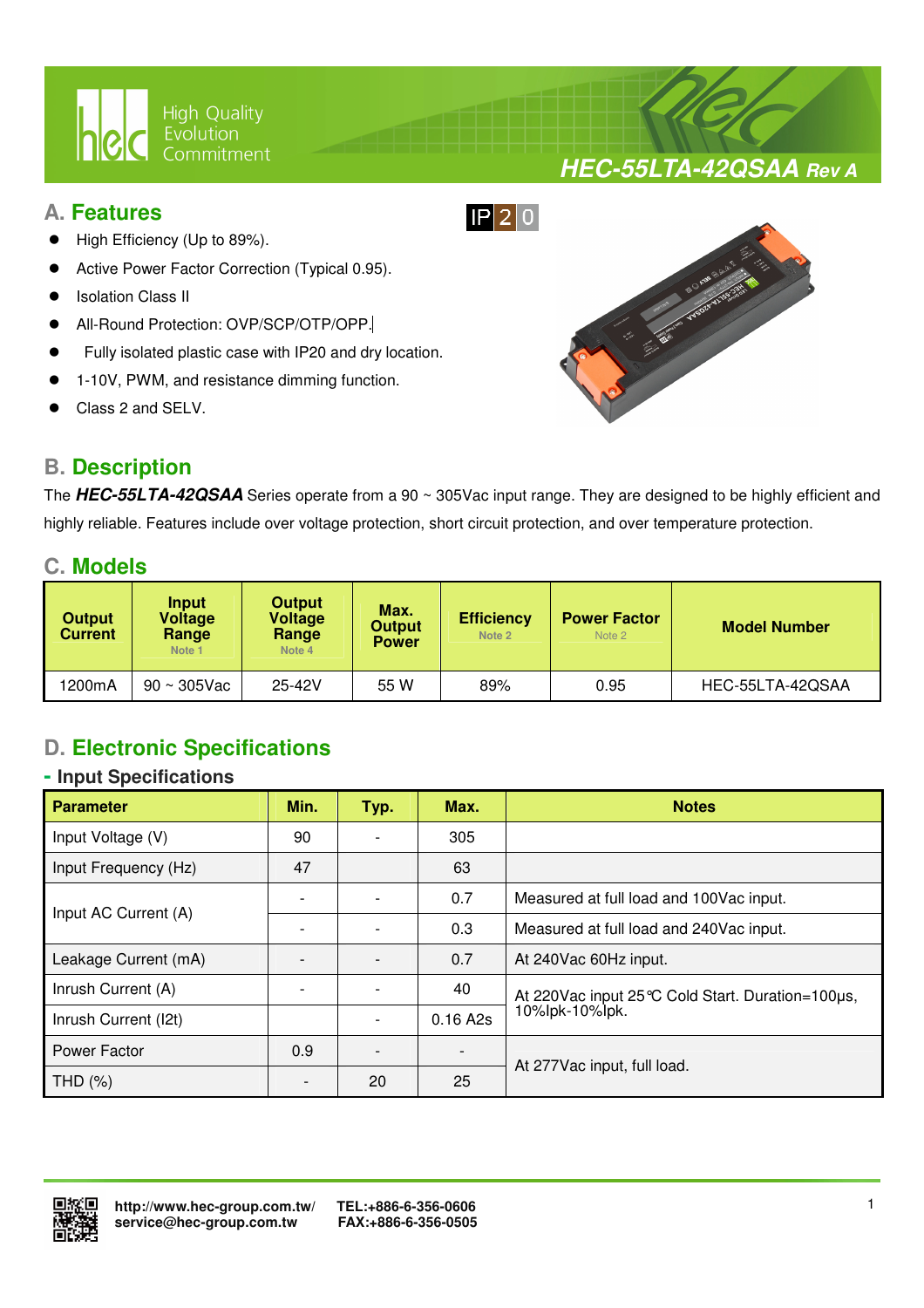

 $\overline{a}$ 



### **- Output Specifications**

| <b>Parameter</b>                              | Min. | Typ. | Max.           | <b>Notes</b>                                                                                                                            |
|-----------------------------------------------|------|------|----------------|-----------------------------------------------------------------------------------------------------------------------------------------|
| Output Current (mA)<br>$I_0 = 1200$ mA        | 1140 |      | 1260           |                                                                                                                                         |
| No Load Output Voltage (V)<br>$I_0 = 1200$ mA |      |      | 50             | There will be no damage or hazardous conditions<br>occurred with no loading.                                                            |
| Output Ripple Voltage (V)                     |      |      | $1\%$<br>Vomax | Measured by 20 MHz bandwidth oscilloscopes and<br>the output paralleled a 0.1uF ceramic capacitor and<br>a 10uF electrolytic capacitor. |
| Output Voltage Overshoot (%)                  |      |      | 110            | At full load condition.                                                                                                                 |
| Line Regulation (%)                           |      |      | ±3             |                                                                                                                                         |
| Load Regulation (%)                           |      |      | ±5             |                                                                                                                                         |
| Turn-on Delay Time (s)                        |      | 0.5  | 1.0            | Measured at 220Vac input.                                                                                                               |

### **- General Specifications**

| <b>Parameter</b>                               | Min.    | Typ.                        | Max. | <b>Notes</b>                                                                                                                                                  |  |
|------------------------------------------------|---------|-----------------------------|------|---------------------------------------------------------------------------------------------------------------------------------------------------------------|--|
| Efficiency (%)                                 |         |                             | 88   | Measured at full load and 120Vac input.                                                                                                                       |  |
| $I_0 = 1200$ mA                                |         |                             |      |                                                                                                                                                               |  |
| Efficiency (%)                                 |         |                             |      |                                                                                                                                                               |  |
| $I_0 = 1200$ mA                                |         |                             | 89   | Measured at full load and 277 Vac input.                                                                                                                      |  |
| MTBF (hours)                                   | 320,000 |                             |      | Measured at full load 50°C ambient temperature<br>(MIL-HDBK-217F).                                                                                            |  |
| Life Time (hours)                              |         | 100,000                     |      | Measured at rated input voltage with full load, Case<br>temperature=60 $\degree$ $\degree$ $\degree$ Tc point. See life time vs. Tc<br>curve for the details. |  |
| Case Temperature (°C)                          |         |                             | 80   |                                                                                                                                                               |  |
| Dimensions Millimeters $(L \times W \times H)$ |         | $201 \times 62 \times 30.5$ |      |                                                                                                                                                               |  |
| Net Weight (g)                                 |         |                             |      |                                                                                                                                                               |  |

### **- Protection Functions**

| <b>Parameter</b>                | Min.                                                                                                                                                       | Typ. | Max.          | <b>Notes</b>                                                                                                         |  |
|---------------------------------|------------------------------------------------------------------------------------------------------------------------------------------------------------|------|---------------|----------------------------------------------------------------------------------------------------------------------|--|
| Over Voltage Protection         |                                                                                                                                                            |      | 1.50<br>Vomax | In the event of an over-voltage condition, the LED<br>Drives shall Shut down o/p voltage, re-power on to<br>recover. |  |
| Over Temperature Protection     |                                                                                                                                                            |      |               | Shut down o/p voltage with re-power on to recovery.                                                                  |  |
| <b>Short Circuit Protection</b> | No damage shall occur when any output operating in a short circuit condition. The power supply shall be self-recovery when the fault condition is removed. |      |               |                                                                                                                      |  |

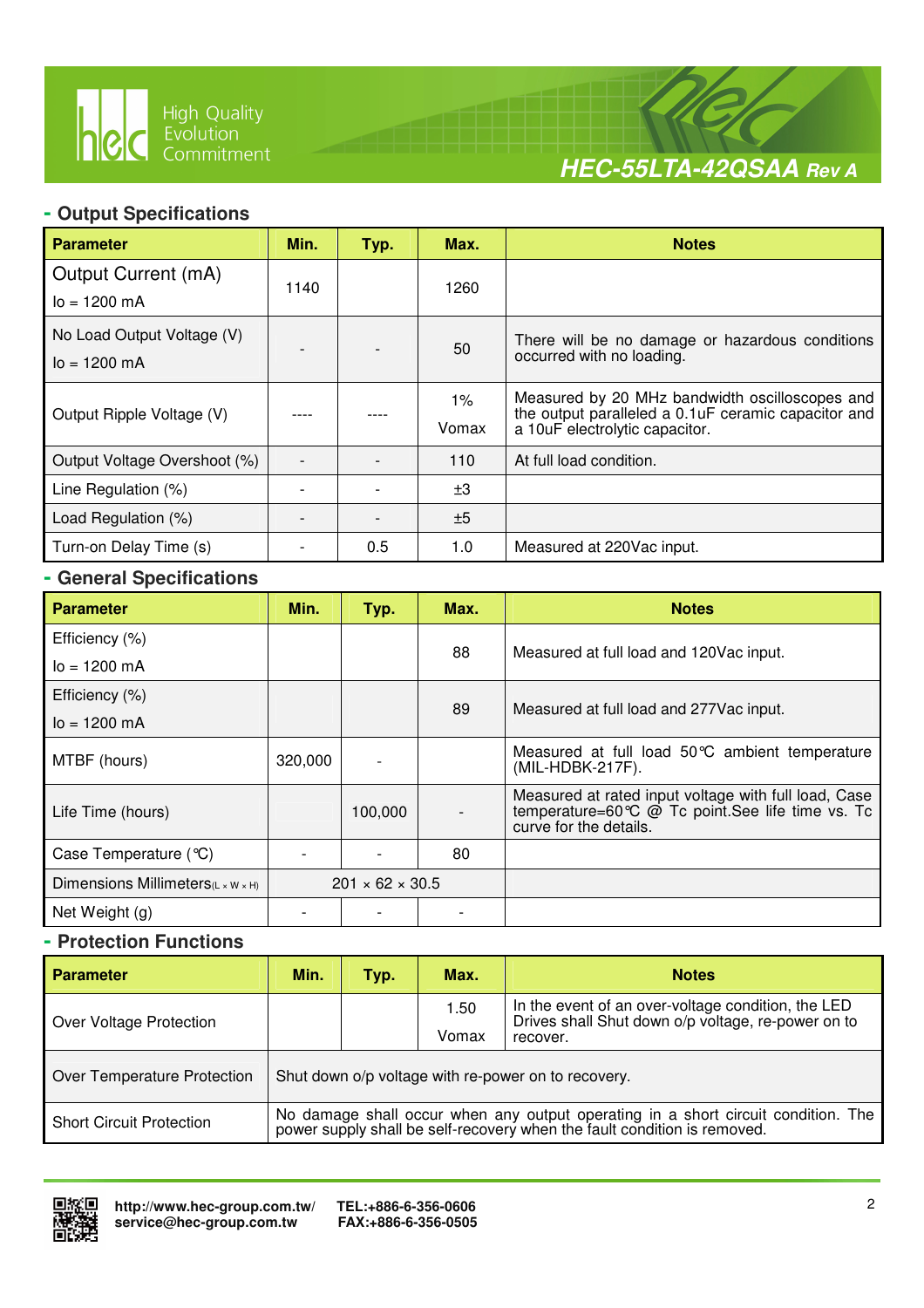

# **HEC-55LTA-42QSAA Rev A**

#### **- Environmental Specifications**

 $\overline{a}$ 

| <b>Parameter</b>           | Min. | Typ. | Max.  | <b>Notes</b>                                                        |
|----------------------------|------|------|-------|---------------------------------------------------------------------|
| Operating Temperature (°C) | -40  |      | $+60$ | Humidity: 20% RH to 80% RH; See Derating Curve for<br>more details. |
| Storage Temperature (°C)   | -40  |      | $+80$ | Humidity: 10% RH to 90% RH.                                         |

#### **- Safety and EMC Compliance**

| <b>Safety Category Note 6</b> | <b>Standard</b>                                                            |
|-------------------------------|----------------------------------------------------------------------------|
| UL/CUL                        | UL8750, UL1310 Class 2, CSA C22.2 NO. 223-M91 Class 2.                     |
| <b>CE</b>                     | EN 61347-1, EN61347-2-13.                                                  |
| <b>EMI Standards</b>          | <b>Notes</b>                                                               |
| EN 55015                      | Conducted emission Test & Radiated emission Test.                          |
| EN 61000-3-2                  | Harmonic current emissions.                                                |
| EN 61000-3-3                  | Voltage fluctuations & flicker.                                            |
| FCC Part 15                   | FCC 47 CFR Part 15 Subpart B, ICES-003 Issue 4 ANSI C63.4-2003             |
| <b>EMS Standards</b>          | <b>Notes</b>                                                               |
| EN 61000-4-2                  | Electrostatic Discharge (ESD): 8 KV air discharge, 4 KV contact discharge. |
| EN 61000-4-3                  | Radio-Frequency Electromagnetic Field Susceptibility Test-RS.              |
| EN 61000-4-4                  | Electrical Fast Transient / Burst-EFT: Level 2, Criteria A.                |
| EN 61000-4-5                  | Surge Immunity Test: AC Power Line: line to line 1 KV.                     |
| EN 61000-4-6                  | Conducted Radio Frequency Disturbances Test-CS.                            |
| EN 61000-4-8                  | Power Frequency Magnetic Field Test.                                       |
| EN 61000-4-11                 | Voltage Dips.                                                              |
| EN 61547                      | Electromagnetic Immunity Requirements Applies To Lighting Equipment.       |

#### **Notes:**

- 1. Normal input voltage range 100~277Vac.
- 2. Measured at input 220V with a full load.
- 3. All specifications are typical at 25 °C unless otherwise stated.
- 4. Constant current operation region is preferably 75%~100% rated output voltage. This is the suitable operation region for LED related applications, but please reconfirm special electrical requirements for some specific system design.
- 5. Derating may be needed under low input voltages. Please check the static curve for more details.
- 6. The power supply is considered as a component that will be operated in combination with final equipment. Since EMC performance will be affected by the complete installation, the final equipment manufacturers must re-qualify EMC Directive on the complete installation again

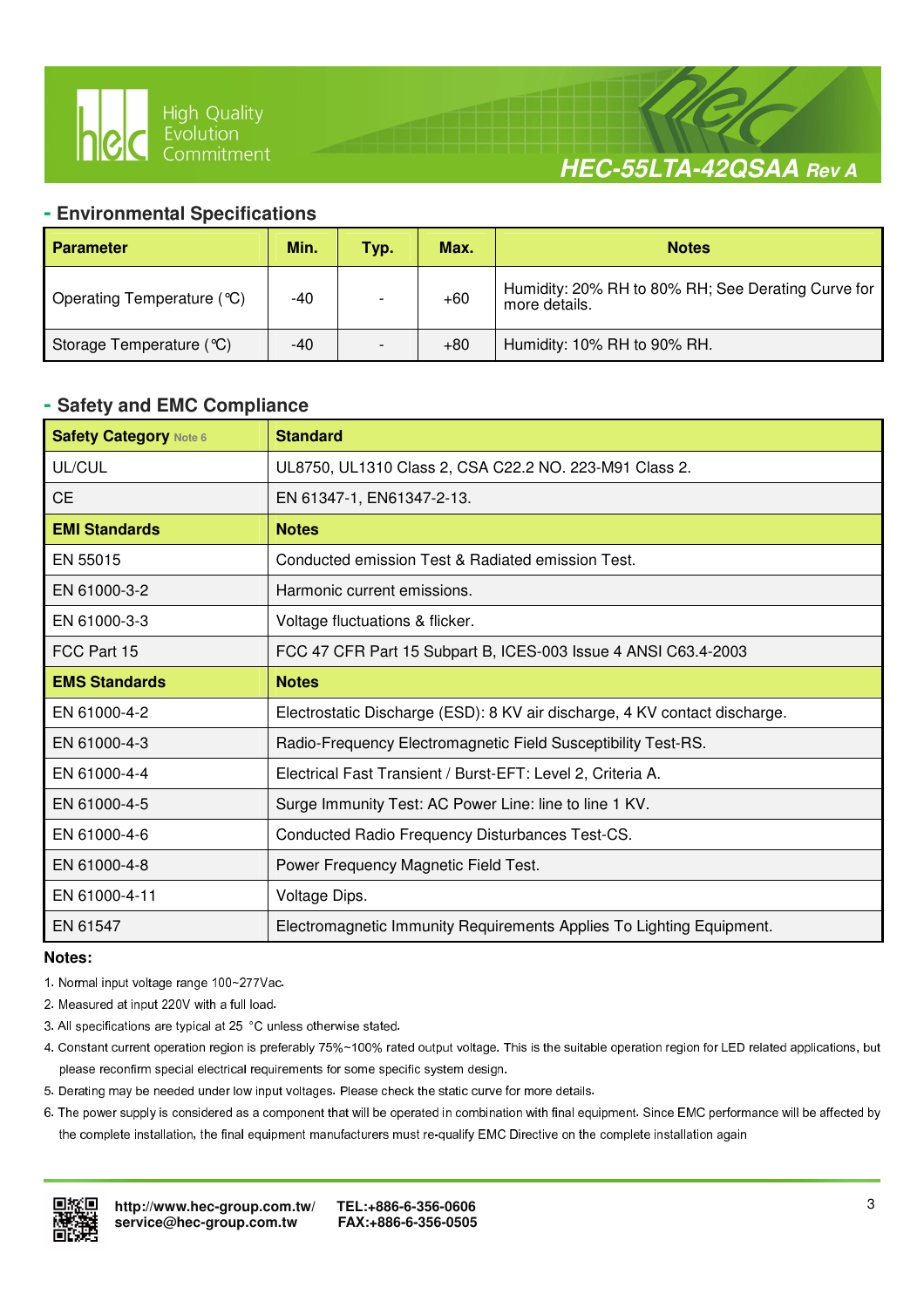

# **E. Dimming Control**

The dimmer control is operated from an input signal (DC voltage / PWM signal / Variable Resistor). Please refer to the diagram.



#### **Notes:**

1. If the dimming pin is not used, Dimming pin can be open.

| <b>Parameter</b>                              | Min. | Typ. | Max.    | <b>Notes</b> |
|-----------------------------------------------|------|------|---------|--------------|
| 1-10V Dimming Voltage (V)                     |      |      | $+10.8$ |              |
| <b>PWM Signal</b>                             | 5    | 10   | $+10.8$ |              |
| 0~10K $\Omega$ Variable Resistor ( $\Omega$ ) | -0   |      | $+10K$  |              |

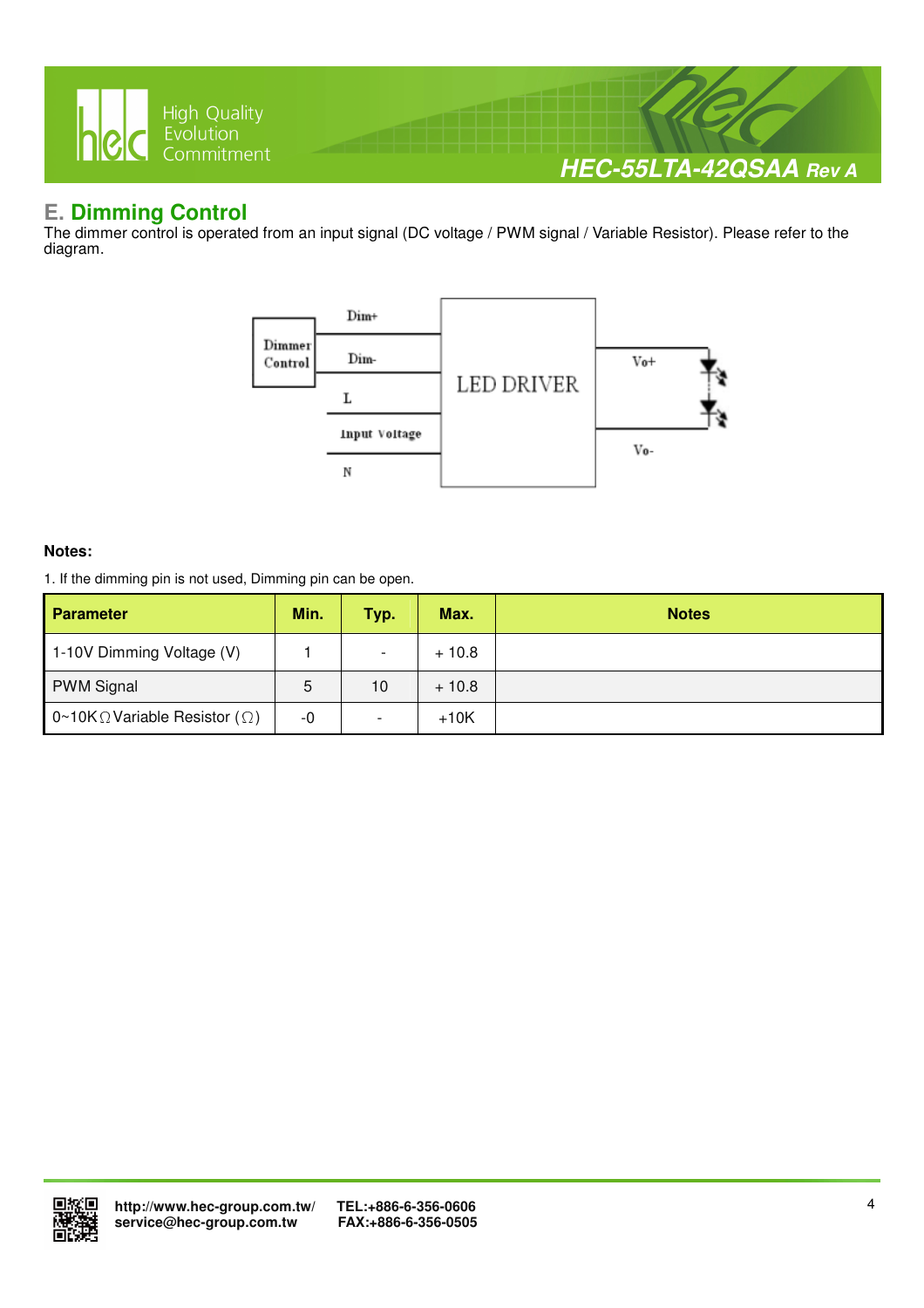

#### **- DC Voltage Dimming Curve**



#### **Output Current vs. Dimming Voltage**

### **- PWM Signal Dimming Curve**

#### **Output Current vs. PWM Signal**



#### **- Variable Resistor Curve**

#### **Output Current vs. Variable Resistor**





 **http://www.hec-group.com.tw/ TEL:+886-6-356-0606**   $s$ ervice@hec-group.com.tw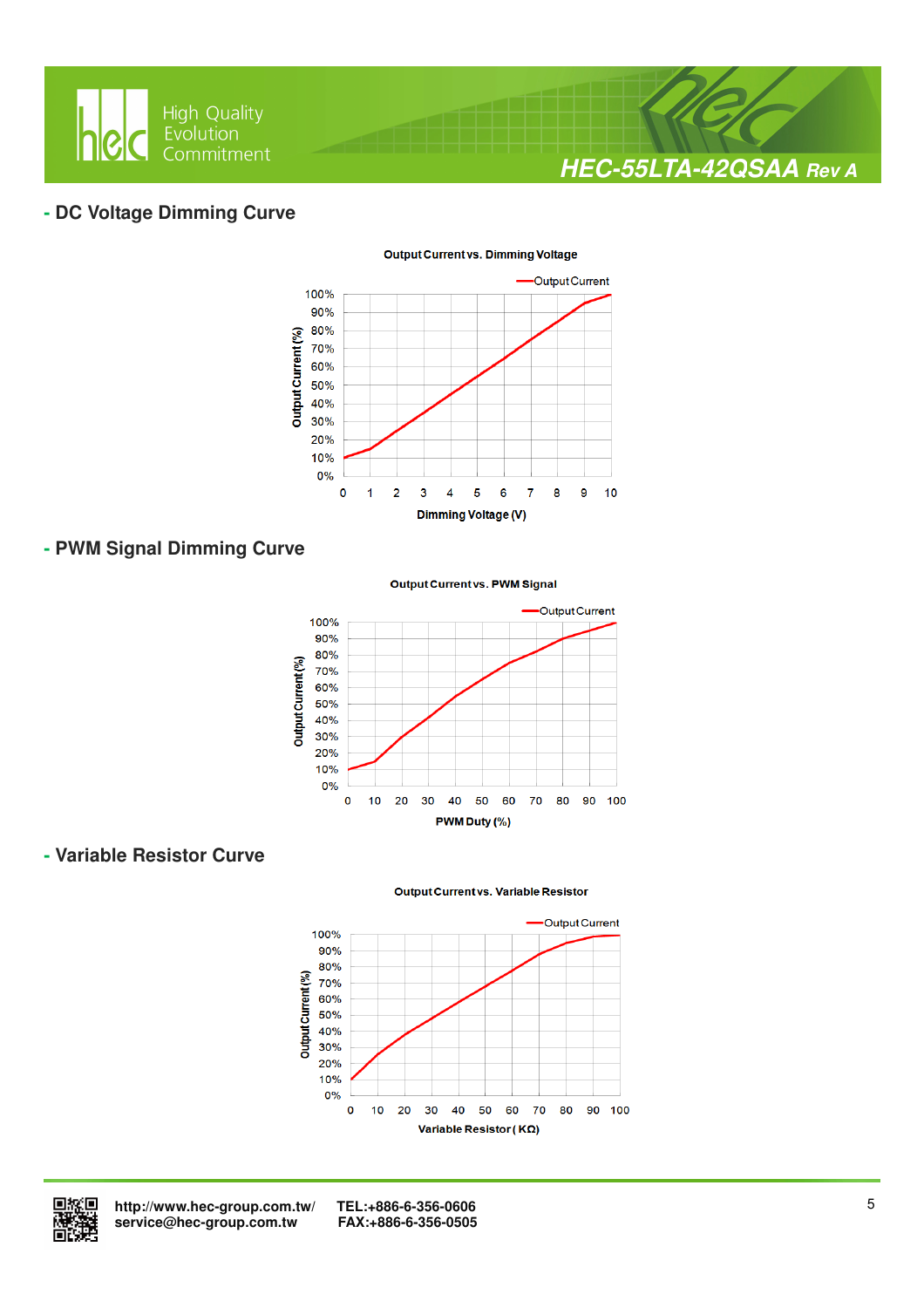

**HEC-55LTA-42QSAA Rev A**

# **F. Electronic Curve**

#### **- Derating Curve**  $\qquad$  **1989**



 $\overline{a}$ 



Input Voltage (V)

## - Power Factor Characteristics Curve **- Efficiency Characteristics Curve**



Efficnency vs. Output Voltage



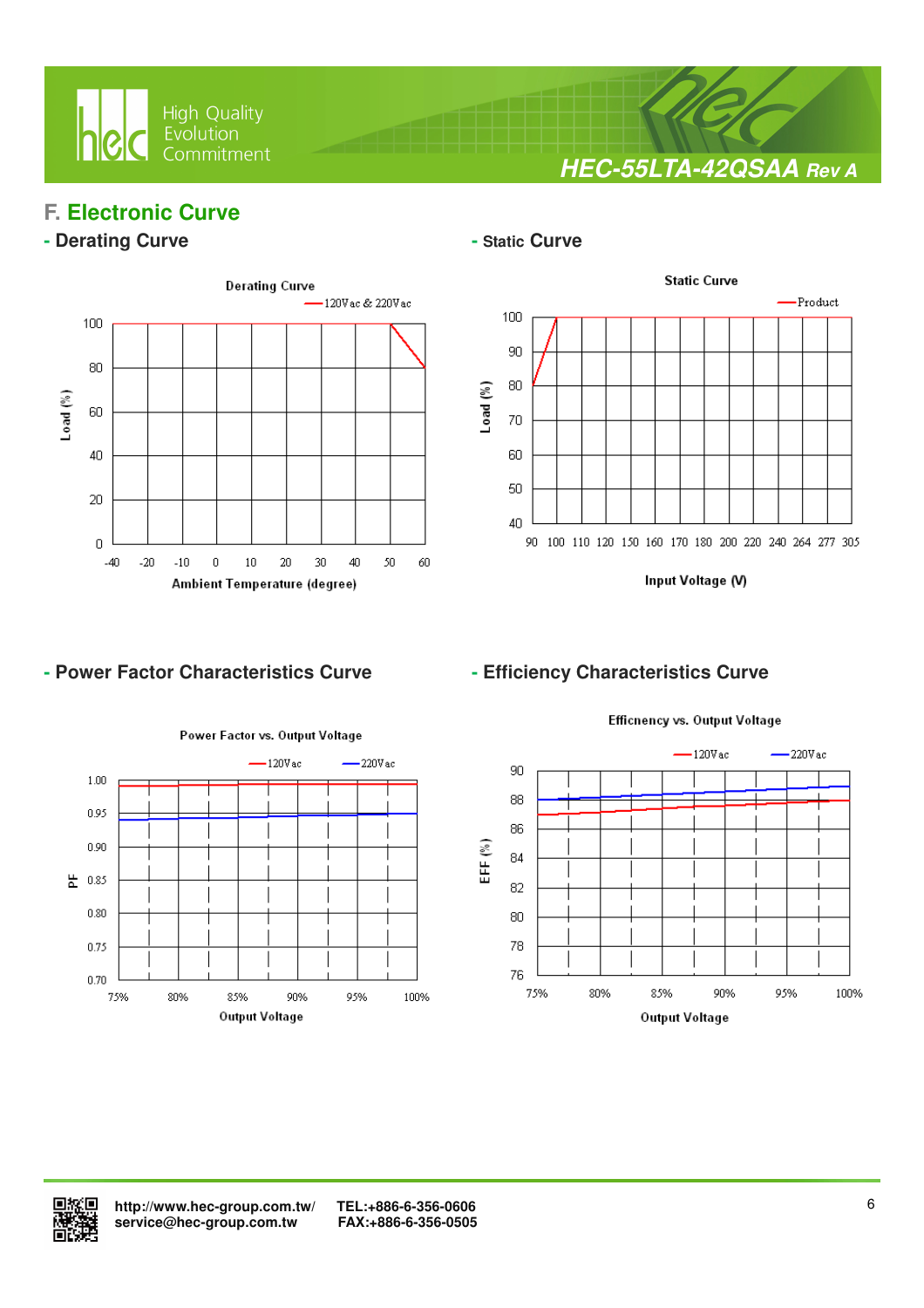

### **- Life Time vs. Case Temperature Curve**



# **G. Mechanical Outline**





Sccie  $1:2$ 







 **http://www.hec-group.com.tw/ TEL:+886-6-356-0606**  service@hec-group.com.tw